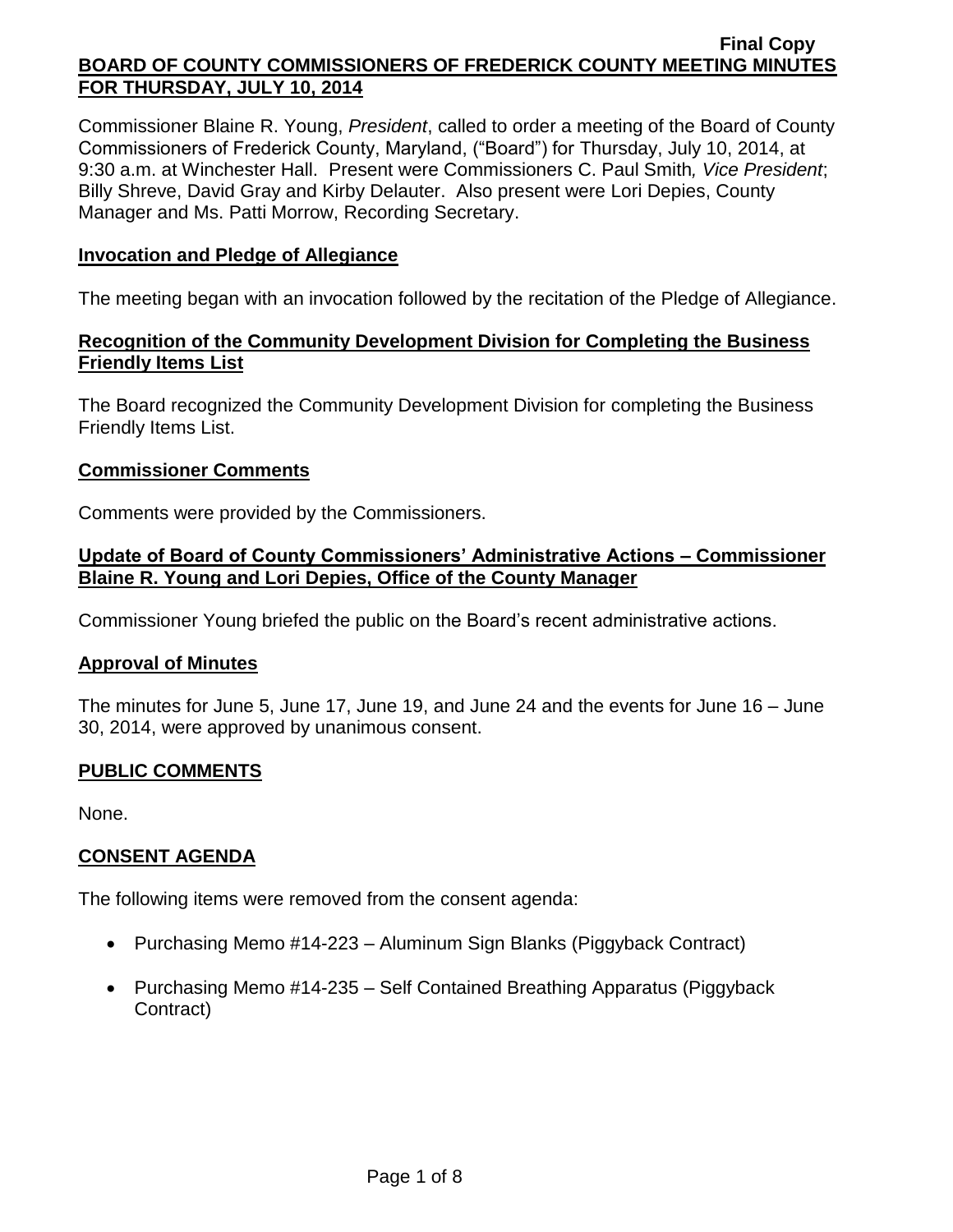The following items were considered on the consent agenda:

- Purchasing Memo #14-222 Trash Removal and Disposal at County Buildings (Piggyback Contract)
- Purchasing Memo #14-226 Cedar Shingle Roof Replacement at Rose Hill Manor
- Purchasing Memo #14-227 New Design Water Treatment Plant 1 Replacement of Butterfly Valve Motor Actuators and Integration with Plant Controls
- Purchasing Memo #14-228 Water/Wastewater Treatment Chemicals
- Purchasing Memo #14-230 Maryland Strategic Prevention Framework Alcohol Prevention Initiative
- Purchasing Memo #14-239 Hardware and Software Support for System Galaxy
- Purchasing Memo #14-240 Healthy Entrance for Kids Program
- Purchasing Memo #14-252 Storm Drain Gunite Repair (Piggyback Contract)
- Purchasing Memo #15-001 Asphalt and Stone Material
- BT-14-205, Emergency Preparedness, Emergency Management Division
- BT-15-003, Department of Aging, Citizens Services Division
- FY 2016 State Funding for the Circuit Court, Family Services Programs Grant Application

*Motion to approve the consent agenda as amended – Passed 5-0.*

| <b>COMMISSIONERS</b> | <b>MOTION</b> | <b>SECOND</b> | <b>YES</b> | <b>NO</b> | <b>ABSTAIN</b> | <b>NOT PRESENT</b> |
|----------------------|---------------|---------------|------------|-----------|----------------|--------------------|
| Young                |               |               |            |           |                |                    |
| <b>Smith</b>         |               | Δ             |            |           |                |                    |
| <b>Shreve</b>        |               |               |            |           |                |                    |
| Grav                 |               |               |            |           |                |                    |
| <b>Delauter</b>      |               |               |            |           |                |                    |

# **ADMINISTRATIVE BUSINESS**

# **Bid Awards – Diane George, Finance Division**

Purchasing Memo #14-223 – Aluminum Sign Blanks (Piggyback Contract) – Diane George, Finance Division

Mr. Chuck Nipe, Public Works Division, commented on the purchasing request.

*Motion to approve Purchasing Memo #14-223 as presented – Passed 5-0.*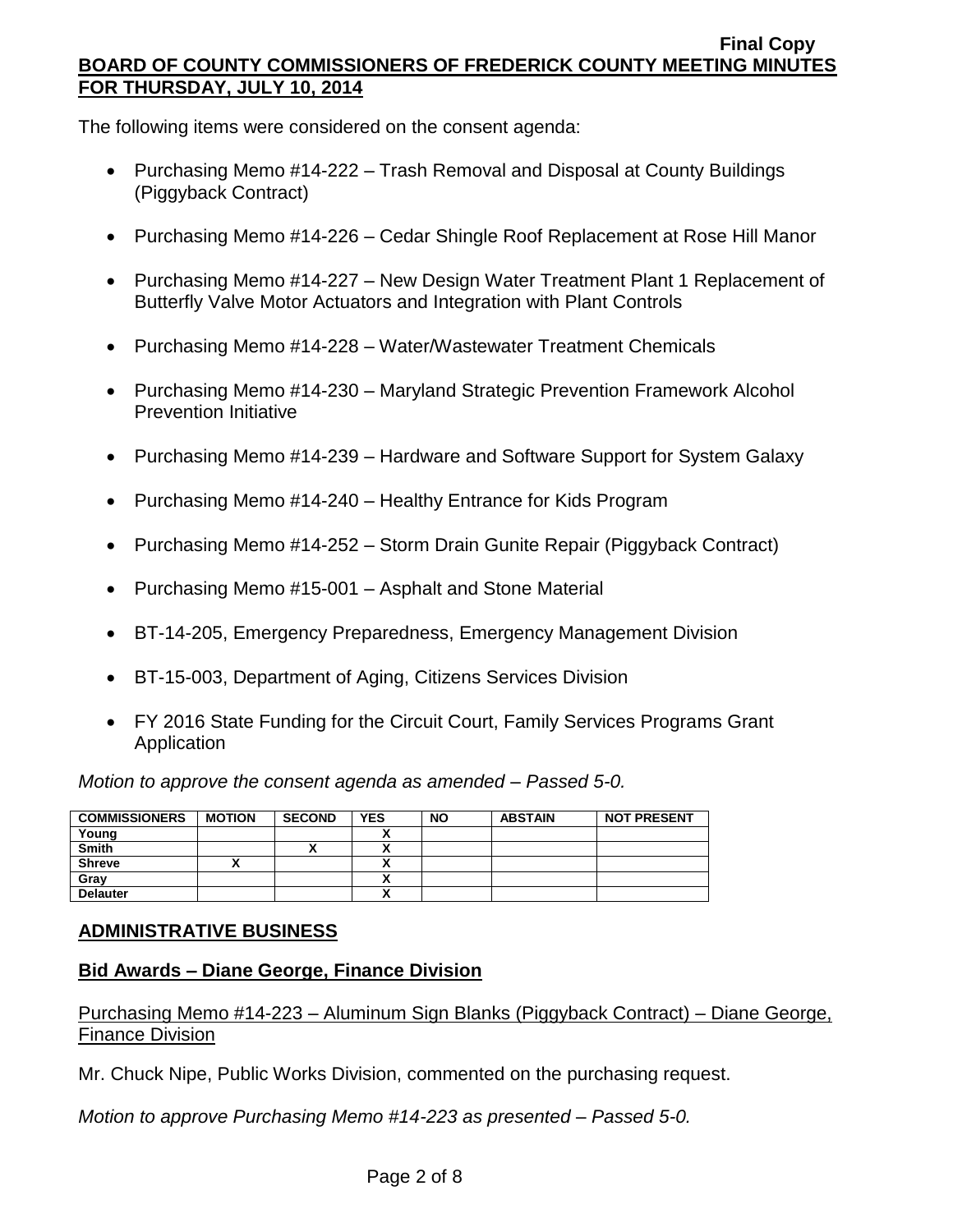| <b>COMMISSIONERS</b> | <b>MOTION</b> | <b>SECOND</b> | <b>YES</b> | <b>NO</b> | <b>ABSTAIN</b> | <b>NOT PRESENT</b> |
|----------------------|---------------|---------------|------------|-----------|----------------|--------------------|
| Young                |               |               |            |           |                |                    |
| <b>Smith</b>         |               |               |            |           |                |                    |
| <b>Shreve</b>        |               |               |            |           |                |                    |
| Gray                 |               |               |            |           |                |                    |
| <b>Delauter</b>      |               | ^             |            |           |                |                    |

Purchasing Memo #14-235 – Self Contained Breathing Apparatus (Piggyback Contract) – Diane George, Finance Division

Ms. Denise Pouget, Fire and Rescue Services Division, commented on the purchasing request.

*Motion to approve Purchasing Memo #14-235 as presented – Passed 5-0.*

| <b>COMMISSIONERS</b> | <b>MOTION</b> | <b>SECOND</b> | <b>YES</b> | <b>NO</b> | <b>ABSTAIN</b> | <b>NOT PRESENT</b> |
|----------------------|---------------|---------------|------------|-----------|----------------|--------------------|
| Young                |               |               |            |           |                |                    |
| Smith                |               |               |            |           |                |                    |
| <b>Shreve</b>        |               |               |            |           |                |                    |
| Gray                 |               |               |            |           |                |                    |
| <b>Delauter</b>      |               | Λ             |            |           |                |                    |

### **PUBLIC HEARING**

# **Spring 2014 Cycle Water and Sewerage Amendments – Tim Goodfellow, Community Development Division**

Commissioner Young swore in all who would testify.

A public hearing was held, as duly advertised, on the proposed amendments to the Frederick County Water and Sewerage Plan.

Mr. Goodfellow presented the requested amendments.

#WS-13-15 - Frall Developers, Inc. (Continued from 3/20/14) – Yeager Subdivision, located on the south side of Yeargertown Road, north of Old National Pike.

There was no public comment.

*Motion to approve #WS-13-15 to reclassifiy 5.19 acres from S-5 Dev. to S-3 Dev. as presented – Passed 5-0.*

| <b>COMMISSIONERS</b> | <b>MOTION</b> | <b>SECOND</b> | <b>YES</b> | <b>NO</b> | <b>ABSTAIN</b> | <b>NOT PRESENT</b> |
|----------------------|---------------|---------------|------------|-----------|----------------|--------------------|
| Young                |               |               |            |           |                |                    |
| <b>Smith</b>         |               |               |            |           |                |                    |
| <b>Shreve</b>        |               |               |            |           |                |                    |
| Gray                 |               |               |            |           |                |                    |
| <b>Delauter</b>      |               |               |            |           |                |                    |

#WS-14-01 - Yankee Land Trust – Tax Map 56, Parcels 207, 296, 390, and 439, located on Yellow Springs Road at Walter Martz Road/Indian Springs Road within the City of Frederick.

There was no public comment.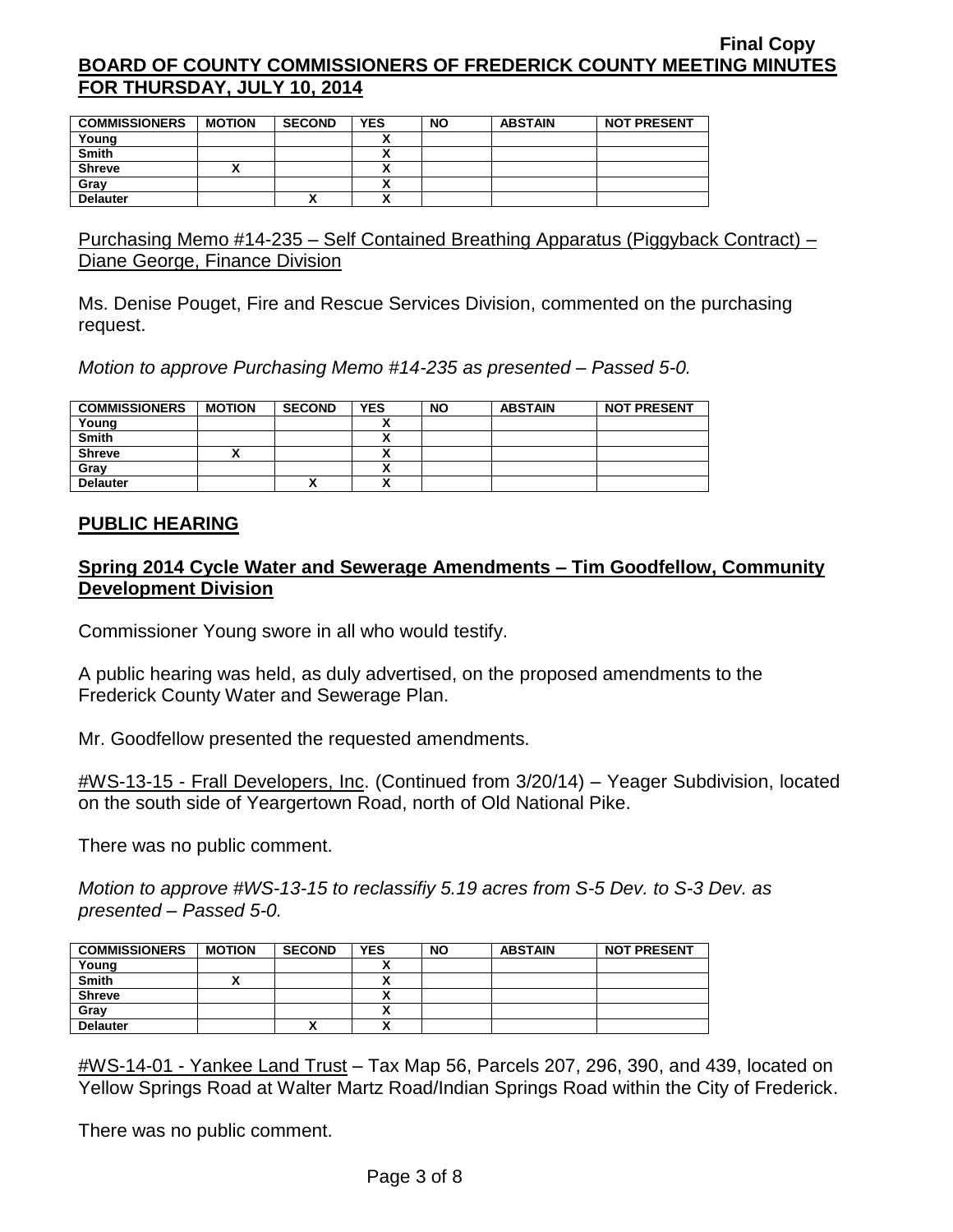*Motion to approve #WS-14-01 to reclassifiy 299.7 acres from W-5 Dev./S-5 Dev. to W-3 Dev./S-3 Dev. as presented – Passed 5-0.*

| <b>COMMISSIONERS</b> | <b>MOTION</b> | <b>SECOND</b> | <b>YES</b> | <b>NO</b> | <b>ABSTAIN</b> | <b>NOT PRESENT</b> |
|----------------------|---------------|---------------|------------|-----------|----------------|--------------------|
|                      |               |               |            |           |                |                    |
| Young                |               |               |            |           |                |                    |
| <b>Smith</b>         |               |               |            |           |                |                    |
| <b>Shreve</b>        |               |               |            |           |                |                    |
| Gray                 |               | ́             |            |           |                |                    |
| <b>Delauter</b>      |               |               |            |           |                |                    |

#WS-14-02 - Division of Community Development on behalf of Nicholas and Emilie Gessler – Tax Map 78, Parcel 528, located at 9217 Baltimore Road, west of Bells Lane.

There was no public comment.

*Motion to approve #WS-14-02 to reclassify .90 acres to W-3 Dev. as presented – Passed 5- 0.*

| <b>COMMISSIONERS</b> | <b>MOTION</b> | <b>SECOND</b> | <b>YES</b> | <b>NO</b> | <b>ABSTAIN</b> | <b>NOT PRESENT</b> |
|----------------------|---------------|---------------|------------|-----------|----------------|--------------------|
| Young                |               |               |            |           |                |                    |
| <b>Smith</b>         |               |               |            |           |                |                    |
| <b>Shreve</b>        |               | ,,            |            |           |                |                    |
| Gray                 |               |               |            |           |                |                    |
| <b>Delauter</b>      |               |               | ~          |           |                |                    |

#WS-14-03 - MS Gladhill Farm, LLC – Tax Map 78, Parcel 742, lots 1,2,3, and 4, located on the north side of Reichs Ford Road, east of Pinecliff Park Road.

Public comment was heard from:

- Carol Martin
- David Severn, Esquire, Severn O'connor and Kresslein P.A., representing the applicant

Kevin Demosky, Utilities and Solid Waste Management Division, commented on the amendment.

*Motion to approve #WS-14-03 to reclassify 147 acres to W-4 Dev./S-4 Dev. as presented – Passed 4-1.*

| <b>COMMISSIONERS</b> | <b>MOTION</b> | <b>SECOND</b> | <b>YES</b> | <b>NO</b> | <b>ABSTAIN</b> | <b>NOT PRESENT</b> |
|----------------------|---------------|---------------|------------|-----------|----------------|--------------------|
| Young                |               |               |            |           |                |                    |
| <b>Smith</b>         |               |               |            |           |                |                    |
| <b>Shreve</b>        |               | ́             | v          |           |                |                    |
| Gray                 |               |               |            |           |                |                    |
| <b>Delauter</b>      |               |               |            |           |                |                    |

#WS-14-04 - Michael and Lorriane Staley – Tax Map 49, Parcel 50, located on the west side of Glade Road, in the Town of Walkersville.

There was no public comment.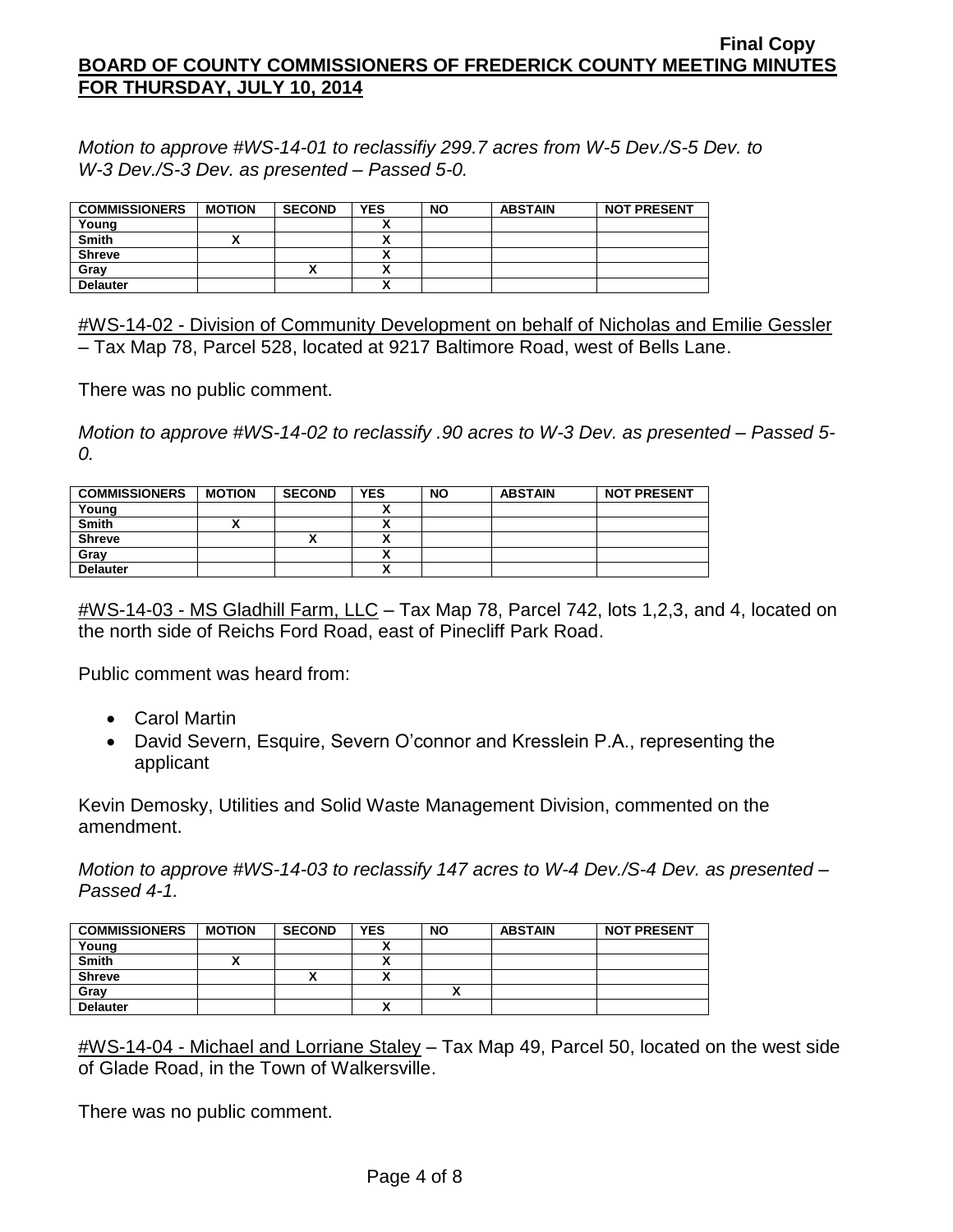*Motion to approve #WS-14-04 to reclassify 4 acres to W-3 Dev./S-3 Dev. as presented – Passed 5-0.*

| <b>COMMISSIONERS</b> | <b>MOTION</b> | <b>SECOND</b> | <b>YES</b> | <b>NO</b> | <b>ABSTAIN</b> | <b>NOT PRESENT</b> |
|----------------------|---------------|---------------|------------|-----------|----------------|--------------------|
| Young                |               |               |            |           |                |                    |
| <b>Smith</b>         |               |               |            |           |                |                    |
| <b>Shreve</b>        |               |               |            |           |                |                    |
| Gray                 |               |               |            |           |                |                    |
| <b>Delauter</b>      |               | ́             | ^          |           |                |                    |

### **AGENDA BRIEFING**

Commissioner Young noted the following public hearings would be held on Tuesday, July 15 at 6:00 p.m.: Casey Property PUD Rezoning and the Casey Property DRRA; Tuesday, July 22 at 7:00 p.m. the Ratley Property PUD Rezoning; and on Thursday, July 24 at 9:30 a.m. the Woodbourne Manor DRRA.

#### **WORKSESSION**

# **Appointments/Reappointments to Boards/Commissions – Joyce Grossnickle, Office of the County Manager**

Adult Public Guardianship Review Board

There was no public comment.

*Motion to reappoint Ms. C. Jean Doyle, Ms. Cathy Hanson, and Ms. Cristine Evans LoVetro to serve terms to expire June 30, 2017 – Passed 5-0.*

| <b>COMMISSIONERS</b> | <b>MOTION</b> | <b>SECOND</b> | <b>YES</b>               | <b>NO</b> | <b>ABSTAIN</b> | <b>NOT PRESENT</b> |
|----------------------|---------------|---------------|--------------------------|-----------|----------------|--------------------|
| Young                |               |               |                          |           |                |                    |
| <b>Smith</b>         |               |               |                          |           |                |                    |
| <b>Shreve</b>        |               |               | v                        |           |                |                    |
| Gray                 |               |               | $\overline{\phantom{a}}$ |           |                |                    |
| <b>Delauter</b>      |               |               |                          |           |                |                    |

#### Advisory Plumbing Board

There was no public comment.

*Motion to reappoint Mr. Gary Armbruster and Mr. Dave Gatrell to serve terms to expire June 30, 2018 – Passed 5-0.*

| <b>COMMISSIONERS</b> | <b>MOTION</b> | <b>SECOND</b> | <b>YES</b> | <b>NO</b> | <b>ABSTAIN</b> | <b>NOT PRESENT</b> |
|----------------------|---------------|---------------|------------|-----------|----------------|--------------------|
| Young                |               |               |            |           |                |                    |
| Smith                |               |               |            |           |                |                    |
| <b>Shreve</b>        |               | ́             |            |           |                |                    |
| Gray                 |               |               |            |           |                |                    |
| <b>Delauter</b>      |               |               | ~          |           |                |                    |

Companion Animal Welfare Advisory Committee

There was no public comment.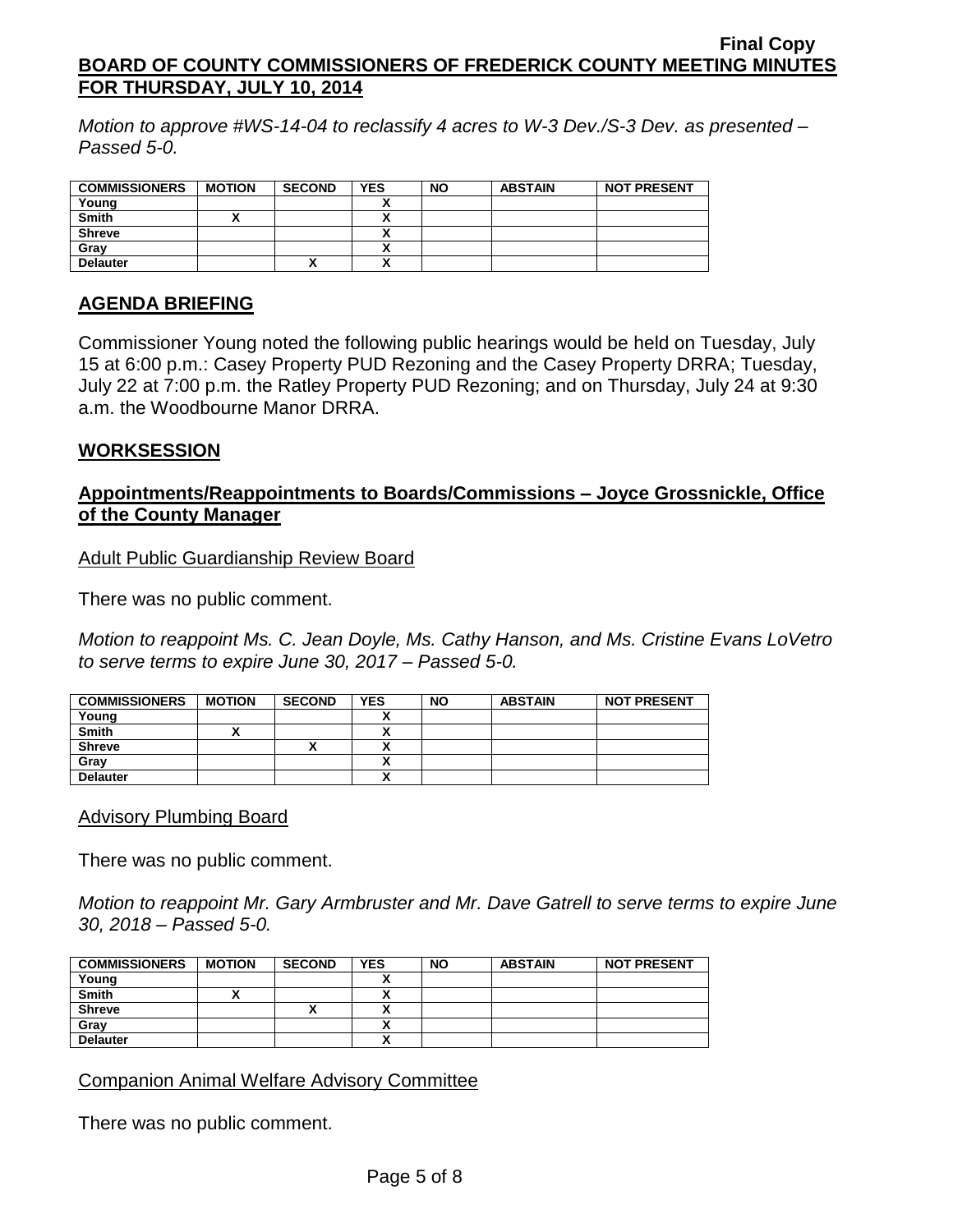*Motion to appoint Dr. Felicia Langel to serve as the licensed veterinarian representative for a term to expire June 30, 2017 – Passed 5-0.*

| <b>COMMISSIONERS</b> | <b>MOTION</b> | <b>SECOND</b> | <b>YES</b> | <b>NO</b> | <b>ABSTAIN</b> | <b>NOT PRESENT</b> |
|----------------------|---------------|---------------|------------|-----------|----------------|--------------------|
| Young                |               |               |            |           |                |                    |
| <b>Smith</b>         |               |               |            |           |                |                    |
| <b>Shreve</b>        |               |               |            |           |                |                    |
| Gray                 |               |               |            |           |                |                    |
| <b>Delauter</b>      |               |               |            |           |                |                    |

Sustainability Commission

There was no public comment.

*Motion to appoint Ms. Annie Jones, Ms. Melanie Riddle, Mr. Michael Uecker, and Mr. Chris Voell to serve terms to expire June 30, 2017; and Mr. David Lange to serve a term to expire June 30, 2015 – Passed 5-0.*

| <b>COMMISSIONERS</b> | <b>MOTION</b> | <b>SECOND</b> | <b>YES</b> | <b>NO</b> | <b>ABSTAIN</b> | <b>NOT PRESENT</b> |
|----------------------|---------------|---------------|------------|-----------|----------------|--------------------|
| Young                |               |               |            |           |                |                    |
| <b>Smith</b>         |               |               |            |           |                |                    |
| <b>Shreve</b>        |               | Λ             |            |           |                |                    |
| Gray                 |               |               |            |           |                |                    |
| <b>Delauter</b>      |               |               |            |           |                |                    |

Defined Contribution Plans Committee

There was no public comment.

*Motion to reappoint Ms. Joyce Grossnickle to serve a term to expire June 30, 2016; and to appoint Ms. Kristen Brandenburg to serve a term to expire June 30, 2015; Ms. Susan Keller to serve a term to expire June 30, 2016; and Mr. Tony Pellegrino to serve a term to expire June 30, 2017 – Passed 5-0.*

| <b>COMMISSIONERS</b> | <b>MOTION</b> | <b>SECOND</b> | <b>YES</b> | <b>NO</b> | <b>ABSTAIN</b> | <b>NOT PRESENT</b> |
|----------------------|---------------|---------------|------------|-----------|----------------|--------------------|
| Young                |               |               |            |           |                |                    |
| <b>Smith</b>         |               |               | ٠.<br>~    |           |                |                    |
| <b>Shreve</b>        |               |               |            |           |                |                    |
| Gray                 |               |               | ٠.         |           |                |                    |
| <b>Delauter</b>      |               |               | ٠.<br>^    |           |                |                    |

Retirement Plan Committee

There was no public comment.

*Motion to reappoint Mr. Chuck Nipe to serve a term to expire June 30, 2017; and the appointment of Ms. Diane Fox and Ms. Susan Keller to serve terms to expire June 30, 2016 – Passed 5-0.*

| <b>COMMISSIONERS</b> | <b>MOTION</b> | <b>SECOND</b> | <b>YES</b> | <b>NO</b> | <b>ABSTAIN</b> | <b>NOT PRESENT</b> |
|----------------------|---------------|---------------|------------|-----------|----------------|--------------------|
| Young                |               |               |            |           |                |                    |
| <b>Smith</b>         |               |               |            |           |                |                    |
| <b>Shreve</b>        |               |               |            |           |                |                    |
| Grav                 |               | ↗             |            |           |                |                    |
| <b>Delauter</b>      |               |               |            |           |                |                    |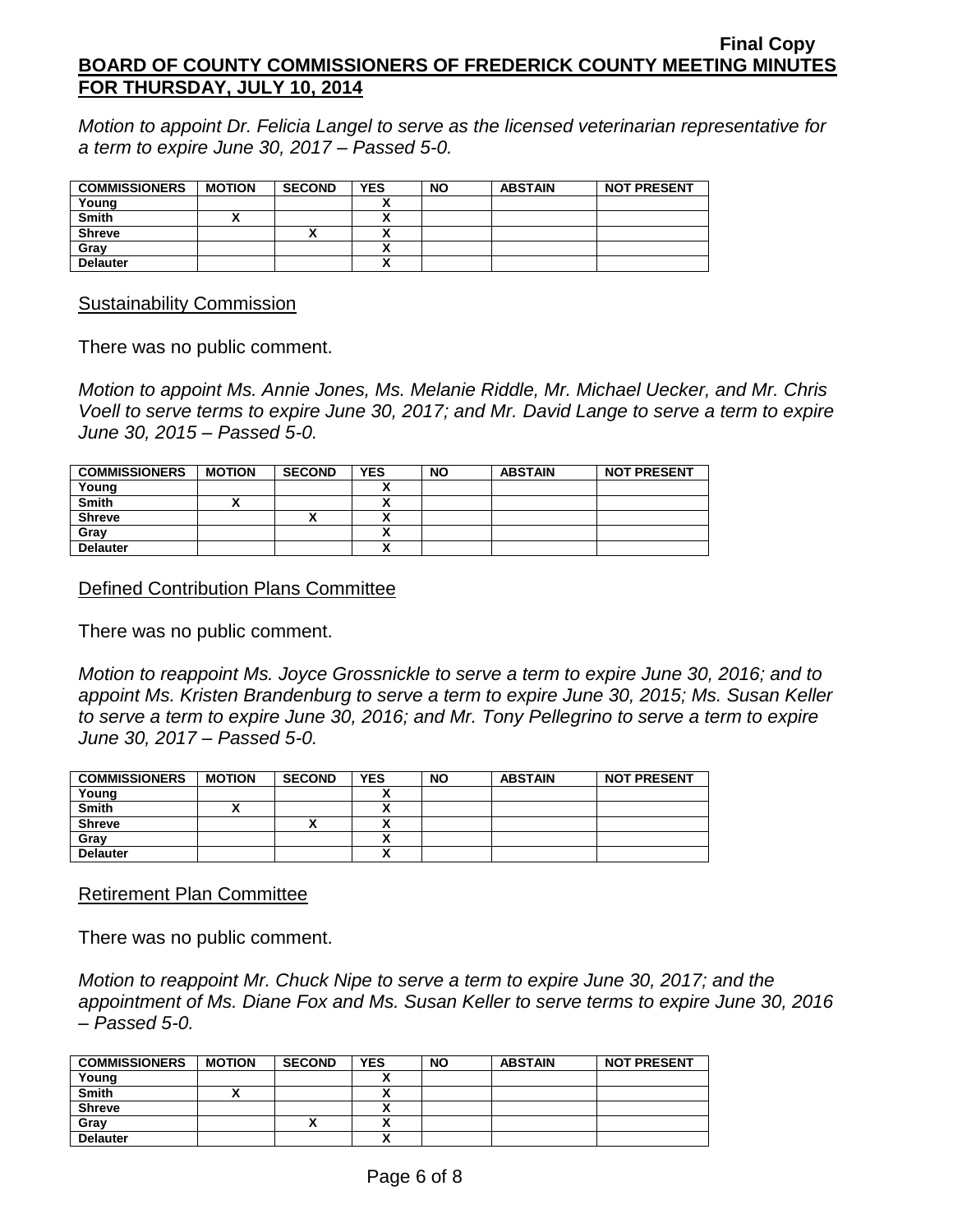### **Revisions to the Frederick County Local Management Board (LMB) Bylaws and Resolution – Derek Belz, Citizens Services Division**

Mr. Belz presented the revisions.

There was no public comment.

*Motion to approve the changes to the LMB bylaws and the draft resolution as presented – Passed 5-0.*

| <b>COMMISSIONERS</b> | <b>MOTION</b> | <b>SECOND</b> | <b>YES</b> | <b>NO</b> | <b>ABSTAIN</b> | <b>NOT PRESENT</b> |
|----------------------|---------------|---------------|------------|-----------|----------------|--------------------|
| Young                |               |               |            |           |                |                    |
| <b>Smith</b>         |               |               |            |           |                |                    |
| <b>Shreve</b>        |               |               |            |           |                |                    |
| Gray                 |               |               |            |           |                |                    |
| <b>Delauter</b>      |               |               |            |           |                |                    |

(A copy of the approved/adopted resolution can be obtained in the County Manager's Office or from the county's website, [www.FrederickCountyMD.gov.](http://www.frederickcountymd.gov/))

### **ADMINISTRATIVE BUSINESS**

### **Water Tower Memorandum of Understanding (MOU) between Frederick County and the Developers of Monrovia Town Center – Kevin Demosky, Utilities and Solid Waste Management**

Mr. Demosky and Ms. Kathy Mitchell, Office of the County Attorney presented the MOU.

*Motion to approve the Water Tower MOU between the county and the developers of the Monrovia Town Center Planned Unit Development (PUD) and the Lansdale PUD as presented – Passed 4-1.*

| <b>COMMISSIONERS</b> | <b>MOTION</b> | <b>SECOND</b> | <b>YES</b> | <b>NO</b> | <b>ABSTAIN</b> | <b>NOT PRESENT</b> |
|----------------------|---------------|---------------|------------|-----------|----------------|--------------------|
| Young                |               |               | v          |           |                |                    |
| <b>Smith</b>         |               |               |            |           |                |                    |
| <b>Shreve</b>        |               |               | ٠.<br>~    |           |                |                    |
| Gray                 |               |               |            |           |                |                    |
| <b>Delauter</b>      |               |               | ٠.         |           |                |                    |

# **Updates from County Commissioners' Liaison – Dave Dunn, Community Development Division**

Mr. Dunn presented the updates.

*No action taken as this item was informational.*

# **PUBLIC COMMENTS**

None.